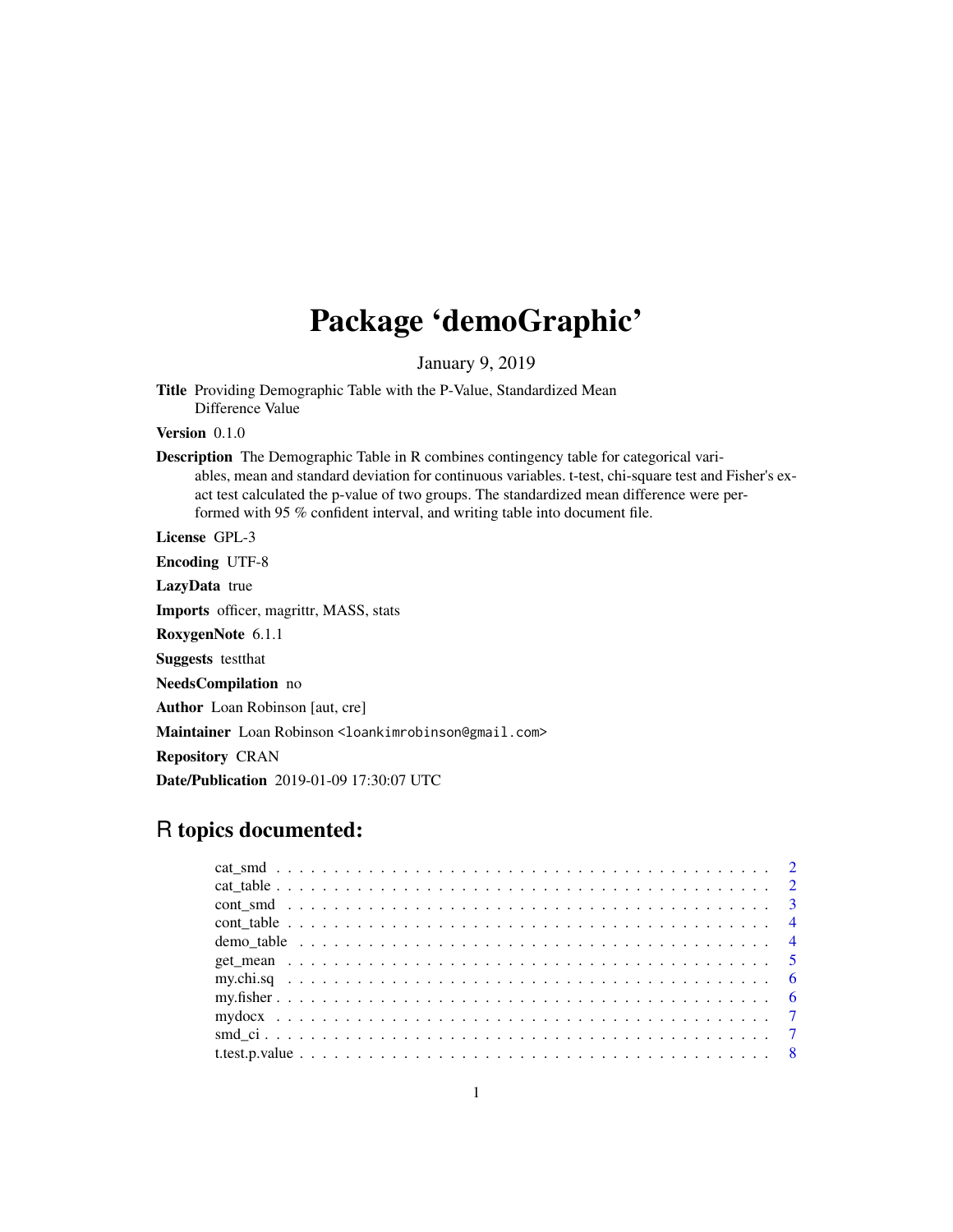#### <span id="page-1-0"></span>**Index** [9](#page-8-0)

#### Description

smd value for categorical variables

#### Usage

cat\_smd(ntable, var, data)

#### Arguments

| ntable | propotion table of baseline categorical variable and group variable |
|--------|---------------------------------------------------------------------|
| var    | baseline categorical variable                                       |
| data   | data                                                                |

#### Examples

```
set.seed(2018)
group <-round(abs(rnorm(500)*10),0) %% 2
cont_1 <-round(abs(rnorm(500)*10),0)
cat_multi_1 <-round(abs(rnorm(500)*10),0) %% 3
data_check <-data.frame(group, cont_1, cat_multi_1)
data_check$group <- factor(data_check$group, levels = c(0,1), labels = c("Control","Treatment"))
data_check$cat_multi_1 <- factor(data_check$cat_multi_1)
cat_smd(table(data_check$cat_multi_1, data_check$group),"cat_multi_1",data_check )
```
cat\_table *DemoGraphic table for categorical variables*

#### Description

DemoGraphic table for categorical variables

#### Usage

cat\_table(var, strata, data)

#### Arguments

| var    | baseline variables                                    |
|--------|-------------------------------------------------------|
| strata | group variable with $1 =$ treatment and $0 =$ control |
| data   | data                                                  |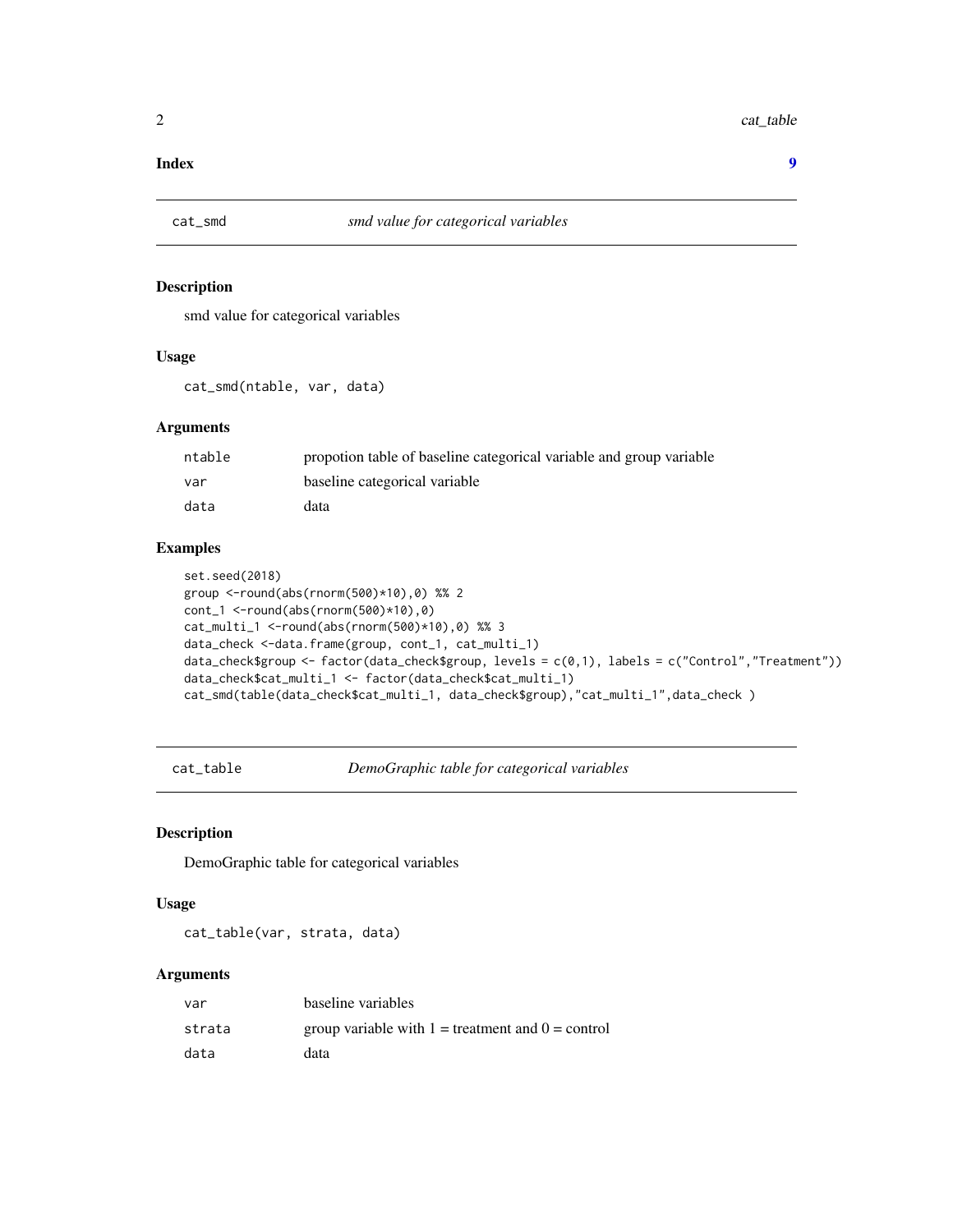#### <span id="page-2-0"></span>cont\_smd 3

#### Examples

```
set.seed(2018)
group <-round(abs(rnorm(500)*10),0) %% 2
cont_1 <-round(abs(rnorm(500)*10),0)
cat_multi_1 <-round(abs(rnorm(500)*10),0) %% 3
data_check <-data.frame(group, cont_1, cat_multi_1)
data_check$group <- factor(data_check$group, levels = c(0,1), labels = c("Control","Treatment"))
data_check$cat_multi_1 <- factor(data_check$cat_multi_1)
cat_table("cat_multi_1","group",data_check )
```
cont\_smd *smd value for continuous variable.*

#### Description

smd value for continuous variable.

#### Usage

```
cont_smd(mean1, mean2, var1, var2)
```
#### Arguments

| mean1 | mean of a baseline variable in the treatment group.   |
|-------|-------------------------------------------------------|
| mean2 | mean of a baseline variable in the control group.     |
| var1  | variance a baseline variable in the treatment group.  |
| var2  | variance of a baseline variable in the control group. |

#### Value

smd value

#### Examples

cont\_smd(10,11,2,3)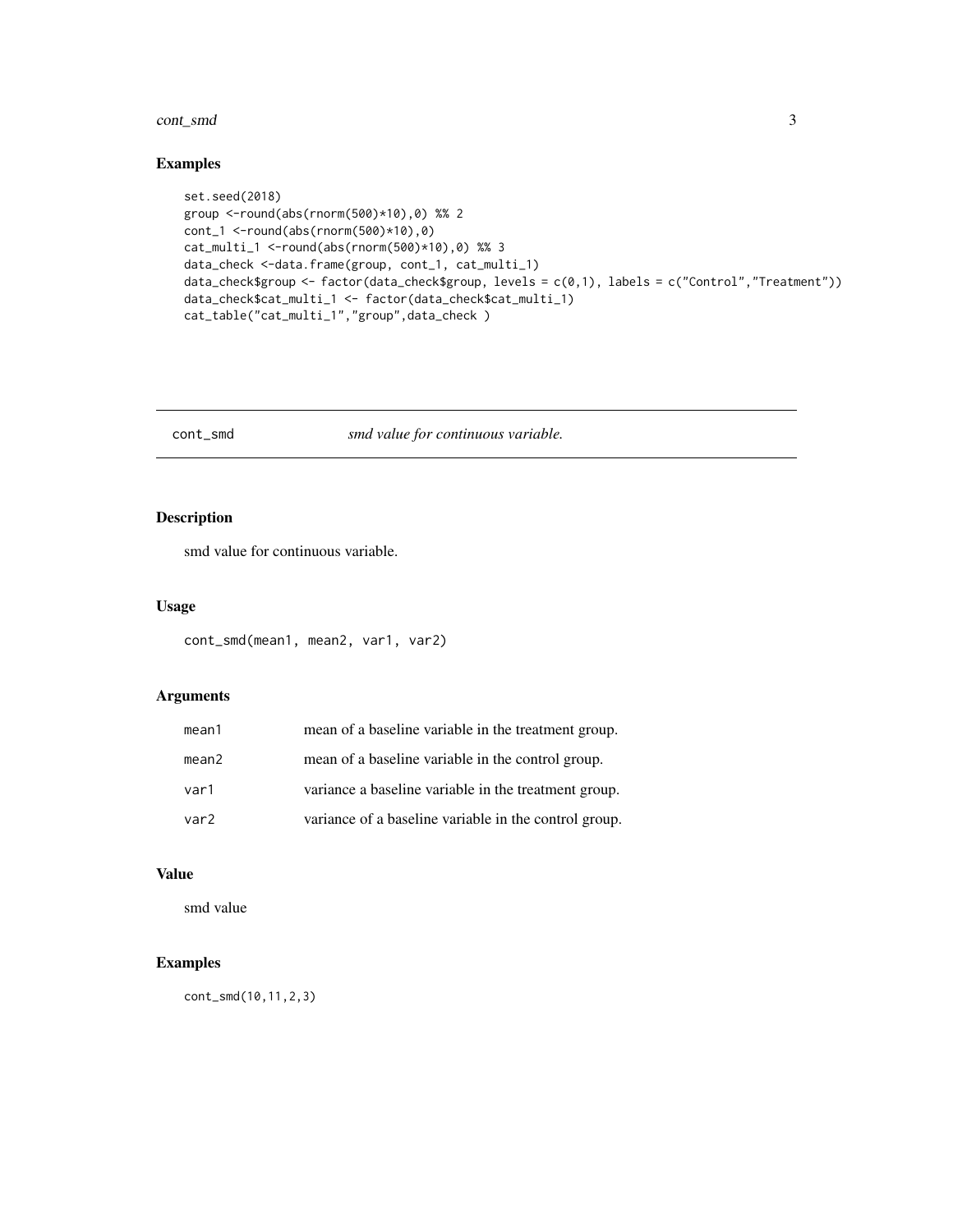<span id="page-3-0"></span>

#### Description

DemoGraphic table for continuous variables

#### Usage

```
cont_table(var, strata, data)
```
#### Arguments

| var    | variables                                             |
|--------|-------------------------------------------------------|
| strata | group variable with $1 =$ treatment and $0 =$ control |
| data   | data                                                  |

#### Value

mean, standard deviation of treatmant and control group, smd, and p value.

#### Examples

```
set.seed(2018)
group <-round(abs(rnorm(500)*10),0) %% 2
cont_1 <-round(abs(rnorm(500)*10),0)
cat_multi_1 <-round(abs(rnorm(500)*10),0) %% 3
data_check <-data.frame(group, cont_1, cat_multi_1)
data_check$group <- factor(data_check$group, levels = c(0,1), labels = c("Control","Treatment"))
data_check$cat_multi_1 <- factor(data_check$cat_multi_1)
cont_table("cont_1","group", data_check )
```

| demo table |  |  |
|------------|--|--|
|------------|--|--|

demo\_table *Demographic Table for continuous and categorical variables*

#### Description

Demographic Table for continuous and categorical variables

#### Usage

demo\_table(var, strata, data)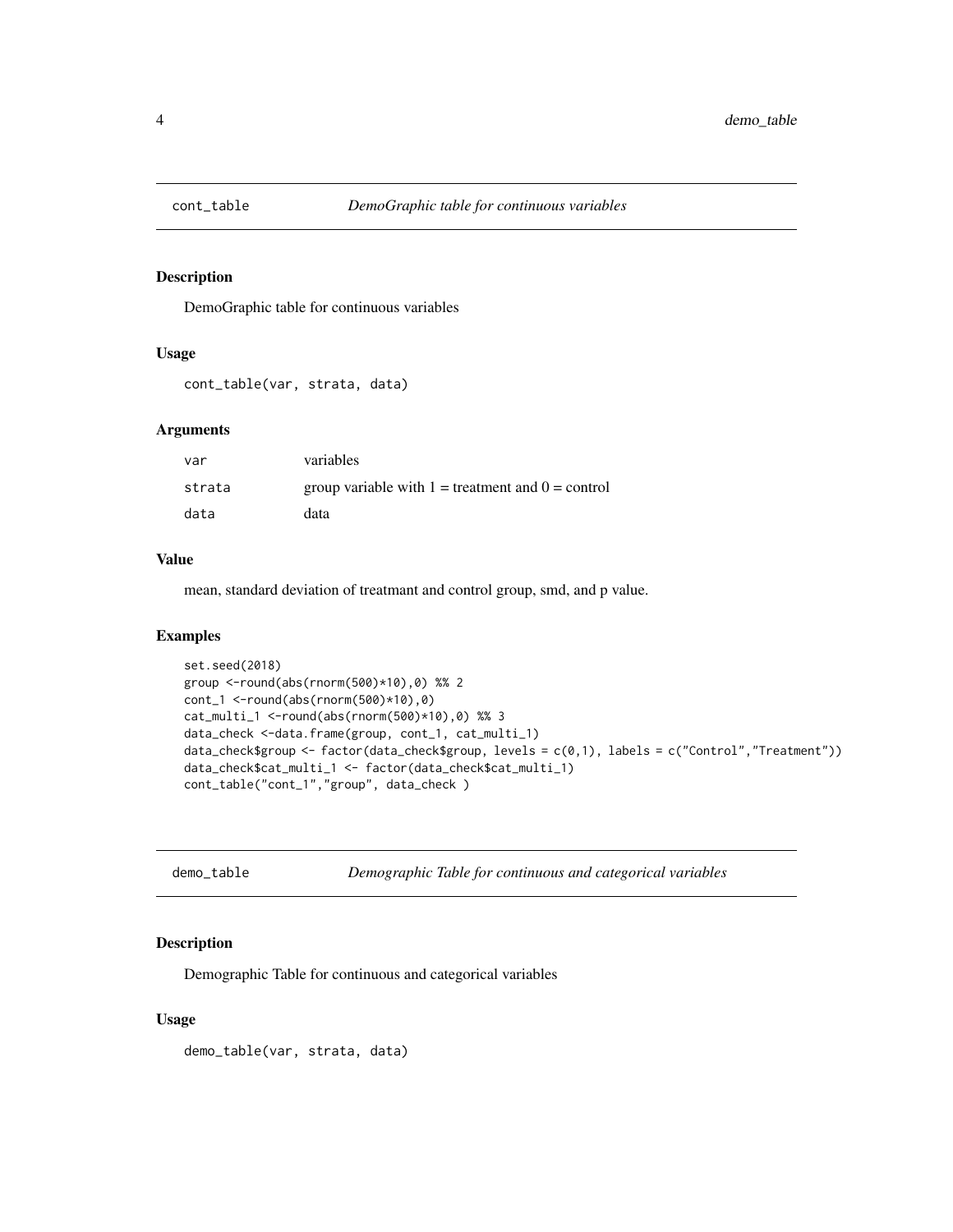#### <span id="page-4-0"></span>get\_mean 5

#### Arguments

| var    | list of baseline variables                            |
|--------|-------------------------------------------------------|
| strata | group variable with $1 =$ treatment and $0 =$ control |
| data   | data                                                  |

#### Examples

```
set.seed(2018)
group <-round(abs(rnorm(500)*10),0) %% 2
cont_1 <-round(abs(rnorm(500)*10),0)
cat_multi_1 <-round(abs(rnorm(500)*10),0) %% 3
data_check <-data.frame(group, cont_1, cat_multi_1)
data_check$group <- factor(data_check$group, levels = c(0,1), labels = c("Control","Treatment"))
data_check$cat_multi_1 <- factor(data_check$cat_multi_1)
demo_table(c("cont_1","cat_multi_1"),"group", data_check )
```
get\_mean *Mean, var function*

#### Description

Mean, var function

#### Usage

get\_mean(x)

#### Arguments

x variable

#### Value

mean table

#### Examples

get\_mean(round(abs(rnorm(500)\*10),0))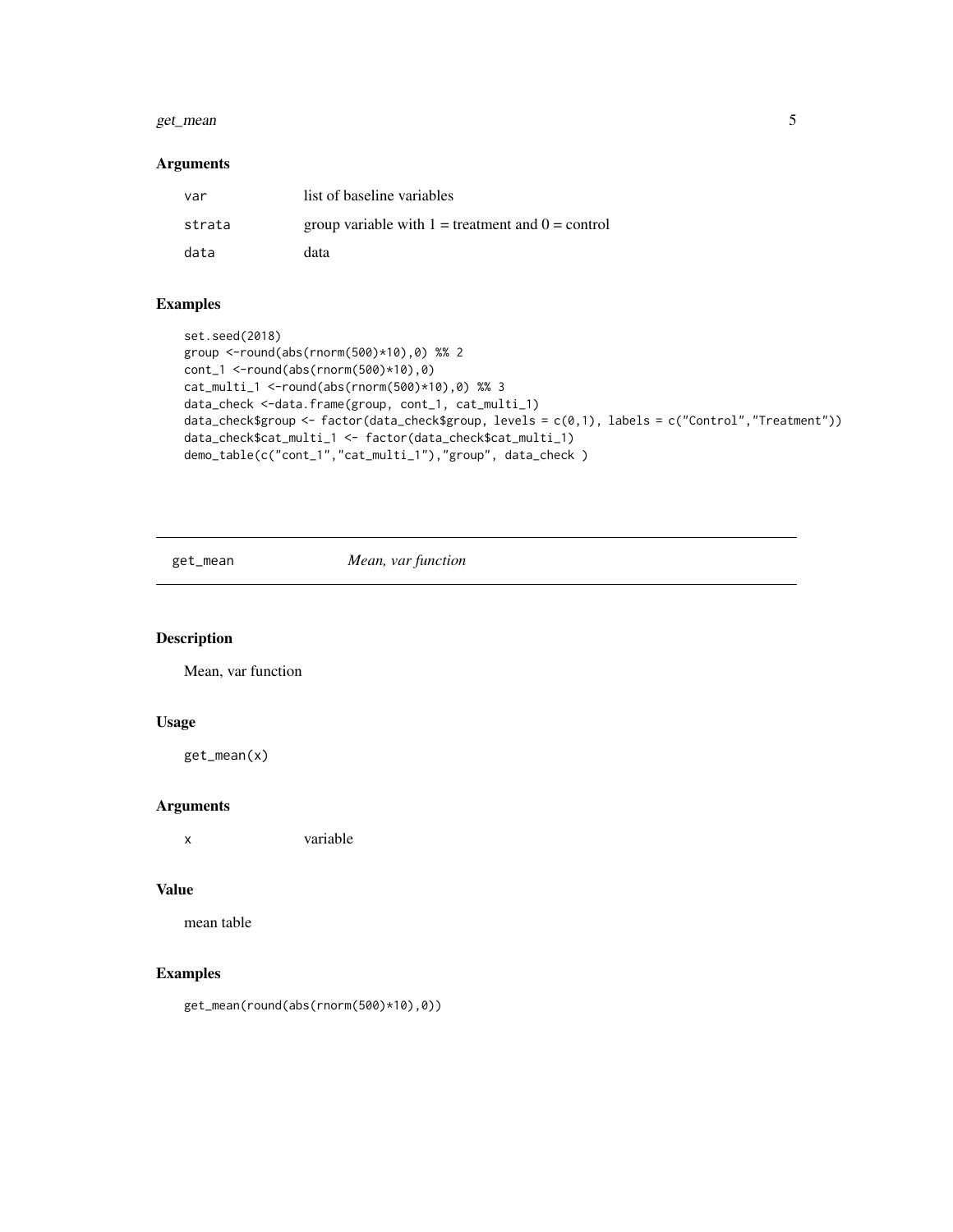<span id="page-5-0"></span>

#### Description

chi square test to get expected value and p value

#### Usage

my.chi.sq(...)

#### Arguments

... variables

#### Examples

```
set.seed(2018)
group <-round(abs(rnorm(500)*10),0) %% 2
cont_1 <-round(abs(rnorm(500)*10),0)
cat_multi_1 <-round(abs(rnorm(500)*10),0) %% 3
data_check <-data.frame(group, cont_1, cat_multi_1)
data_check$group <- factor(data_check$group, levels = c(0,1), labels = c("Control","Treatment"))
data_check$cat_multi_1 <- factor(data_check$cat_multi_1)
my.chi.sq(table(data_check$cat_multi_1, data_check$group))
```

| my.fisher |                   | fisher exact test to get p value if any cell in propotion table of expect |  |
|-----------|-------------------|---------------------------------------------------------------------------|--|
|           | value less than 5 |                                                                           |  |

#### Description

fisher exact test to get p value if any cell in propotion table of expect value less than 5

#### Usage

my.fisher(...)

#### Arguments

... variables

#### Examples

```
set.seed(2018)
data_check <-data.frame(
 group <-round(abs(rnorm(500)*10),0) %% 2,
 cat_multi_1 <-round(abs(rnorm(500)*10),0) %% 3)
my.fisher(table(data_check$cat_multi_1, data_check$group))
```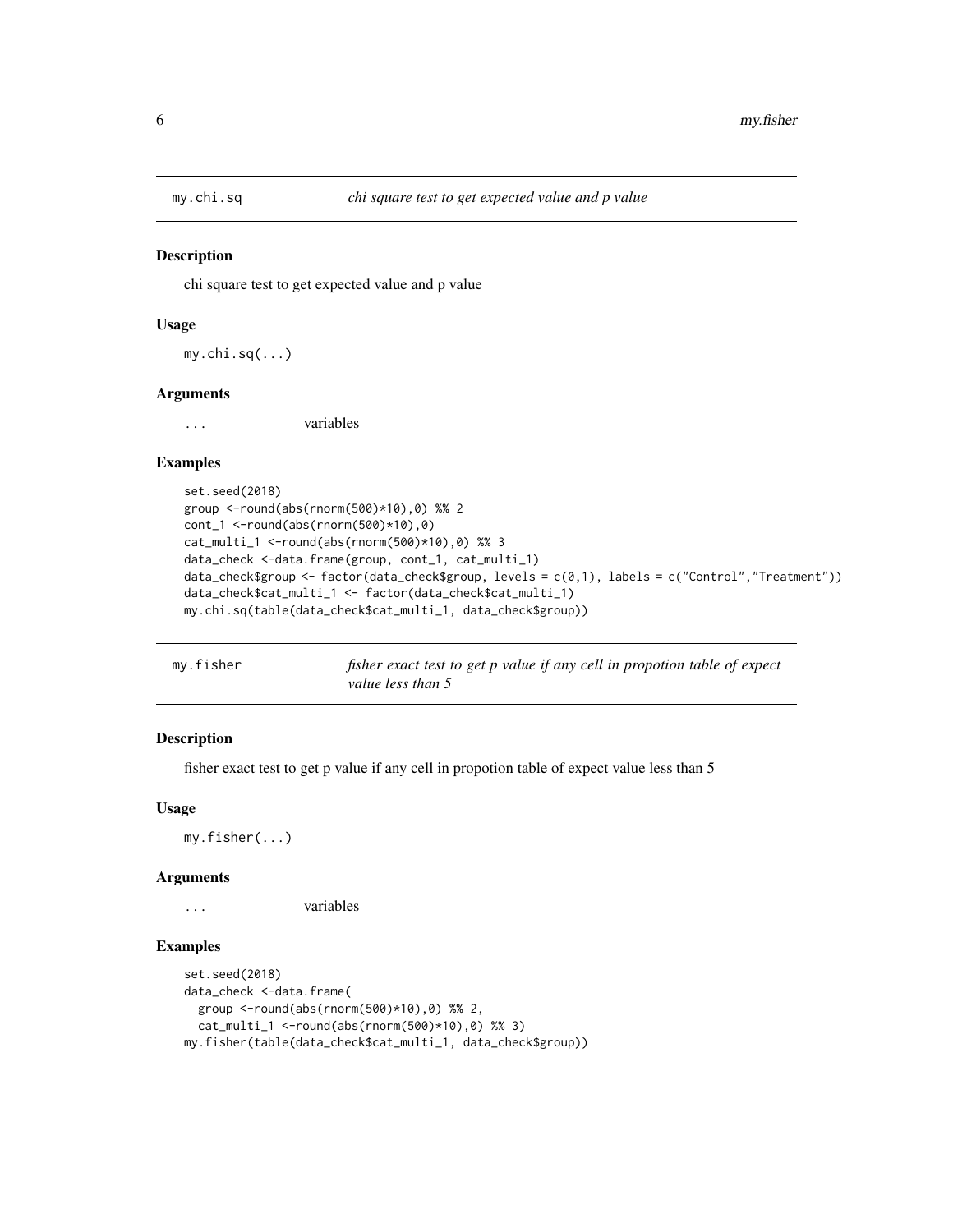<span id="page-6-0"></span>

#### Description

write smd table or demographic table into docx file

#### Usage

```
mydocx(smd_table, name)
```
#### Arguments

| smd table | smd table or demo graphic table. |
|-----------|----------------------------------|
| name      | file name to save                |

#### Examples

mydocx(data.frame(smd.value <- 3.4, smd.lo <- 1.1, smd.up <- 5.6),"smd\_table")

smd\_ci *Confident interval for smd*

#### Description

Confident interval for smd

#### Usage

smd\_ci(n1, n2, smd)

#### Arguments

| n1  | length of a baseline variable in the treatment group. |
|-----|-------------------------------------------------------|
| n2  | length of a baseline variable in the control group.   |
| smd | smd value                                             |

#### Value

vector of 95

#### Examples

smd\_ci(10,12,0.3)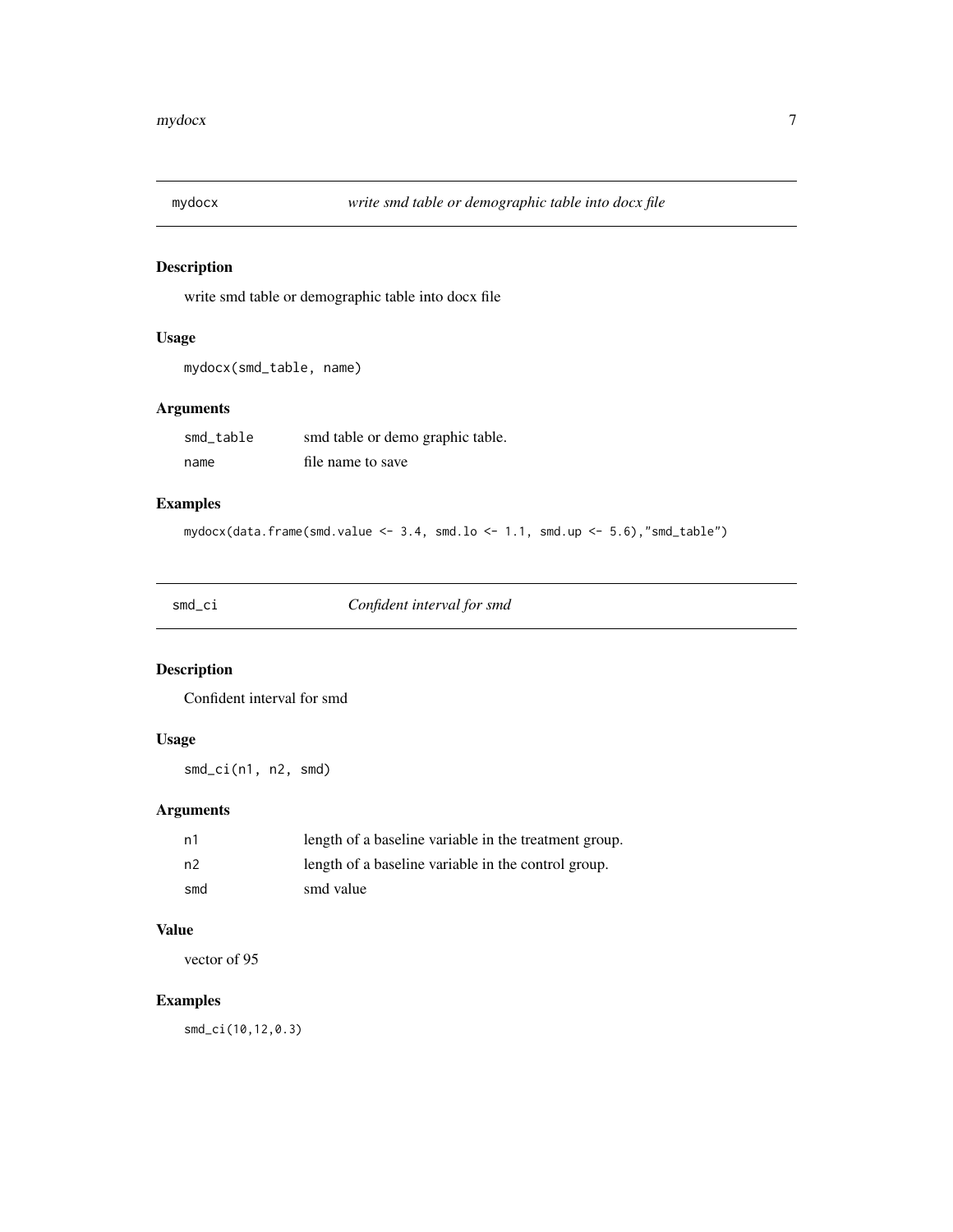<span id="page-7-0"></span>t.test.p.value *t.test to calculate p value*

#### Description

t.test to calculate p value

#### Usage

## S3 method for class 'test.p.value' t(...)

#### Arguments

... variables

#### Value

p value